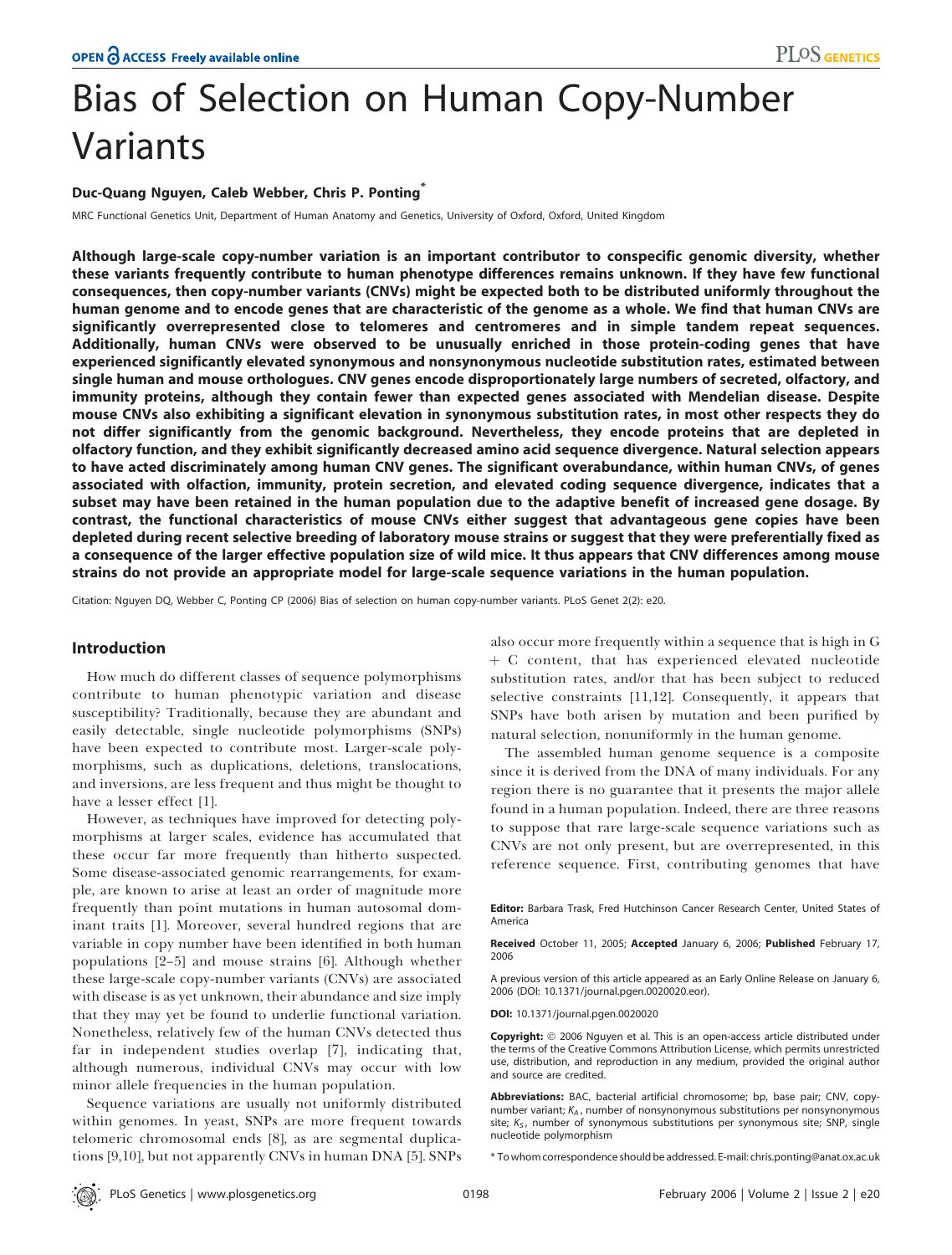# Synopsis

Until recently, it was thought that most inherited human diversity results from genetic variation at single nucleotide sites. However, recent studies discovered many larger-scale differences, involving the duplication or deletion of thousands of bases. Do these largescale differences contribute greatly to characteristics of human individuals, or are they of little consequence? For clues to solve this mystery the authors looked to the signatures of adaptive evolution written into the DNA. They reasoned that if large-scale DNA differences are beneficial, they should be enriched in genes, particularly those involved in fighting infection and sensing our environment. The authors discovered such enrichments indicating that some large-scale sequence differences have been advantageous during the last approximately 100,000 y of human history. By contrast, modern laboratory mice exhibit few signs of beneficial large-scale DNA differences, perhaps because advantageous sequences have swept rapidly through their ancestral populations. Some large-scale variations in human genomes thus appear to be a legacy of past evolutionary challenges to our species.

been sequenced across boundaries between adjoining paralogous CNV sequences will be favoured for incorporation in the assembly. Second, clone selection for sequencing was biased towards larger insert clones because of the desirability of constructing a minimal tiling set [13]. As a result, clones containing high copy-number regions would be preferred for sequencing over those containing low copy-number regions. Third, because human CNVs, genome assembly gaps, and segmental duplications frequently coincide [2,3,4,5,14], it is plausible that minor allele sequences might be confounding sequence assembly of these regions. We thus predict that an as-yet-unknown proportion of the 5% of the human genome that is highly sequence similar [3,14–16] represents minor allele frequency CNV sequence. It remains to be determined how this 5% partitions between duplications that have been fixed, and thus are present throughout the human population, and others that are polymorphic and are not fixed.

The presence of large-scale minor allelic variants in the reference human genome sequence complicates both CNV experimental design and CNV data interpretation. For example, virtually identical paralogous human sequences are substantially underrepresented in oligonucleotide arrays, thus diminishing the distinction of their copy-number variations in experiments. Furthermore, hybridisation absences may be interpreted as genomic deletions, whereas instead they arise from assaying for minor allelic variants in the reference sequence.

Some CNVs may have been maintained in a subset of the human population due to selective advantage [17], particularly those present at relatively high minor allele frequency. For example, unusually high copy numbers of the CCL3L1 and CYP2D6 genes are associated with decreased susceptibility to HIV/AIDS [18] and increased drug metabolism [19], respectively. However, their frequencies suggest that most CNVs have been subject to purifying selection [3].

The fate of CNVs—either fixation or else loss by purifying selection or drift—has been considered theoretically for many decades [17]. Wright's physiological theory [20] predicts that haploinsufficient genes (i.e., those whose loss-of-function alleles strongly affect the phenotype of heterozygotes) experience enhanced fixation of duplicates resulting from selection for increased dosage. Such genes preferentially encode proteins with signalling roles or with binding, regulatory, and structural functions [21,22]. Selective advantage of duplicates due to gene dosage appears to have occurred, for example, for CCL3L1 [18] and CYP2D6 [19].

The neutral theory of molecular evolution [23] predicts that a duplicated gene is more rapidly lost by random genetic drift when it arises within larger populations [24,25]. In very large populations virtually all duplications that are rapidly fixed are thus strongly adaptive. By contrast, very small populations are more heterozygous with larger proportions of neutral, slightly advantageous, or disadvantageous duplicates persisting [24].

We were interested in investigating whether CNVs occur preferentially within particular sites and types of human sequence and whether neutral, purifying, or diversifying selection has acted upon them. Our null hypothesis is that CNVs arise uniformly in a genome and are selectively neutral. In this model we expect CNVs not to be enriched in proteincoding genes or other evolutionary, structural, and functional characteristics. To test the model, we surveyed 13 different properties relating to CNVs and CNV genes of human and mouse, and compared these to their genome-wide distributions. Our study relies on recent surveys of CNVs, in particular those of Sebat et al. [3], Iafrate et al. [2], Tuzun et al. [4], and Sharp et al. [5]. We assume that these CNVs have been sampled uniformly from those present in the human population.

We tested whether CNVs occur more frequently, like synonymous substitutions [26], close to telomeres or to pericentromeres, whether they contain unusually high densities of genes, repeats, or  $G + C$  base content. We also examined the relative evolutionary rates of CNV genes and their functions. We find that CNVs occur more frequently towards telomeres and centromeres, are enriched in proteincoding genes and simple tandem repeats, but are not elevated in  $G + C$  content. Human CNV genes have experienced elevated synonymous and nonsynonymous nucleotide substitution rates, have a deficit of Mendelian disease genes, and have a surfeit of genes encoding secreted and immunity proteins.

Mouse CNVs, on the other hand, possess significantly fewer of the genes that are overrepresented in human CNVs, although they demonstrate the same significant elevation in synonymous nucleotide substitution rates seen for human CNVs. These results indicate that natural selection has acted nonrandomly upon CNVs. We suggest that the different characteristics of human and mouse CNVs we observe may be consequences of these species' contrasting effective population sizes.

# **Results**

CNV Properties Relative to Those for the Human Genome

Known human CNVs are neither significantly overpopulated nor underpopulated in densities of RNA genes, interspersed repeats (either considered together, or short or long interspersed nuclear elements considered separately), CpG islands, or  $G + C$  content relative to the whole genome ( $p$  $> 0.05$ ). The apparent lack of bias of interspersed repeats and  $G + C$  content within CNVs, relative to the remainder of the genome, argues that our conclusions (below) should not be adversely affected by sequence-dependent variations in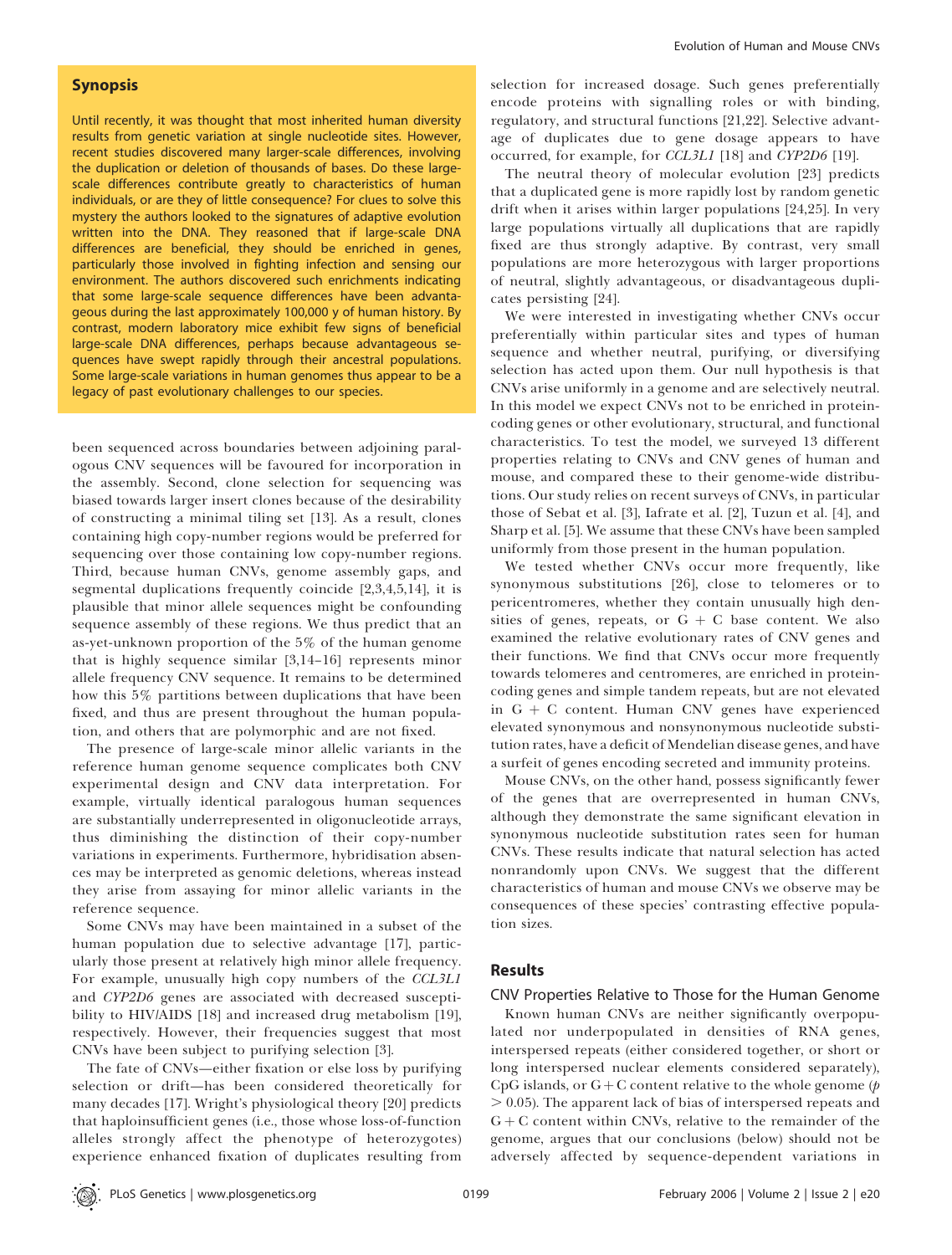hybridisation signals [27]. Tissue-specific genes (see Materials and Methods) are also not significantly ( $p > 0.05$ ) over- or underrepresented in CNVs, and no single tissue possessed unusually high or low numbers of CNV genes expressed in that tissue.

By way of contrast, several properties of CNVs are significantly different ( $p < 0.05$ ) from the genome as a whole (Table 1).

First, human CNVs are significantly overrepresented in number within 2 Mb of telomeres and centromeres ( $p < 10^{-5}$ ). By comparing the distributions of CNV distances, either to chromosomal ends or to centromeres, with randomised distributions, we found that regions proximal to telomeres and centromeres contain significantly more CNVs than expected by chance (Figure 1). This observation contrasts with a previous report that these regions are not overrepresented in CNVs [5].

Second, we found that the rates of synonymous substitution ( $K<sub>S</sub>$  values) for genes within CNVs (median  $K<sub>S</sub> = 0.653$ ) are significantly higher ( $p = 1.5 \times 10^{-3}$ ) than those for non-CNV genes (median  $K_S = 0.593$ ). As  $K_S$  values are known to be elevated in regions approaching telomeres [26], which are also overrepresented in CNVs (this report), we considered that these two observations might be causally connected. Nevertheless, the significant elevation in  $K_S$  persisted even when CNVs within 2 Mb from a telomeric end were discounted ( $p = 1.6 \times 10^{-2}$ ). We could also discount that high  $K<sub>S</sub>$  values in CNVs are associated with high  $G + C$  or CpG content, since each of these quantities was not significantly different from the genome as a whole (see above).

Third, simple tandem repeats [28], which include microsatellites, but not other repeat types, were also found to be significantly enriched within human CNVs ( $p < 7.4 \times 10^{-3}$ ). This enrichment is specific to CNVs within 2 Mb of telomeres and centromeres, because when such CNVs were discounted simple tandem repeats were significantly underrepresented  $(p = 0.04)$ .

#### Bias of Selection within Human CNV Genes

Human CNVs are also significantly enriched in genes. Those studied here contain 837 complete Ensembl genes.



Figure 1. Relative Frequency Histograms of Distances from Human CNVs to the Nearest Centromere or Telomere

Relative frequency histograms (striped blue bars) are compared to their expected distributions if CNVs were distributed randomly within the genome (grey bars); these expected distributions are fitted to Gaussian distributions (grey lines). Red lines represent 99.9999% prediction confidence intervals from the fitted curves.

DOI: 10.1371/journal.pgen.0020020.g001

| <b>Property</b>            | <b>Human CNVs</b>                          |                 |           | <b>Mouse CNVs</b>                                |                 |                 |
|----------------------------|--------------------------------------------|-----------------|-----------|--------------------------------------------------|-----------------|-----------------|
|                            | p-Value                                    | <b>Observed</b> | Expected  | p-Value                                          | <b>Observed</b> | <b>Expected</b> |
| Protein genes              | $\uparrow$ 2.4 $\times$ 10 <sup>-3**</sup> | 837             | 623       | $\uparrow$ 0.32                                  | 492             | 473             |
| OMIM genes                 | $8.9 \times 10^{-3**}$                     | 22              | 35        | N/A                                              | N/A             | N/A             |
| Simple tandem repeats (bp) | $\uparrow$ 7.4 $\times$ 10 <sup>-3**</sup> | 7.901.494       | 5,257,471 | $\uparrow$ 0.41 <sup><math>\tilde{}</math></sup> | 1,737,598       | 1,749,000       |
| Tandem paralogues          | $\tau < 10^{-3**}$                         | 68              | 32        | $5.7 \times 10^{-2^*}$                           | 10              | 16              |
| SignalP <sup>a</sup>       | $\uparrow$ 2.8 $\times$ 10 <sup>-2**</sup> | 237             | 213       | $1.5.0 \times 10^{-3**}$                         | 91              | 115             |
| Median $K_A/K_S$           | $\uparrow$ 1.7 $\times$ 10 <sup>-2**</sup> | 0.112           | 0.094     | $3.3 \times 10^{-3**}$                           | 0.081           | 0.095           |
| Median $K_{S}$             | ↑ 1.5 $\times$ 10 <sup>-3**</sup>          | 0.653           | 0.593     | $\uparrow$ < 10 <sup>-3**</sup>                  | 0.694           | 0.587           |
| Proximity to telomeres     | $\uparrow$ < 10 <sup>-3**</sup>            | N/A             | N/A       | ns <sup>b</sup>                                  | N/A             | N/A             |
| Proximity to centromeres   | $\uparrow$ < 10 <sup>-3**</sup>            | N/A             | N/A       | ns <sup>b</sup>                                  | N/A             | N/A             |

|  | Table 1. Significance Estimates of CNV Gene Properties |  |  |  |  |  |  |  |  |
|--|--------------------------------------------------------|--|--|--|--|--|--|--|--|
|--|--------------------------------------------------------|--|--|--|--|--|--|--|--|

A p-value estimates the probability that a property is uniformly distributed throughout the genome. Properties that are overrepresented within CNVs are indicated with an upwards arrow (1), whereas those that are underrepresented are indicated with a downwards arrow (1). Mean values of these properties are shown, except for K<sub>A</sub>/K<sub>S</sub> and K<sub>S</sub> whose median values are shown. The 627 human CNV regions span 98,125,520 bp, whereas the 346 CNV BACs span 55,998,000 bp.

<sup>a</sup>Proteins either partially or entirely encoded within CNVs predicted by the SignalP algorithm to be secreted.

<sup>b</sup>Mouse CNV genes were not overrepresented in regions approaching telomeres; no significance estimate was determined as the CNV genes' distances to telomeric ends did not approximate to a Gaussian distribution.  $p > 0.05, \sqrt[3n]{p} < 0.05.$ 

OMIM, Online Mendelian Inheritance in Man; N/A, not applicable; ns, not significant. DOI: 10.1371/journal.pgen.0020020.t001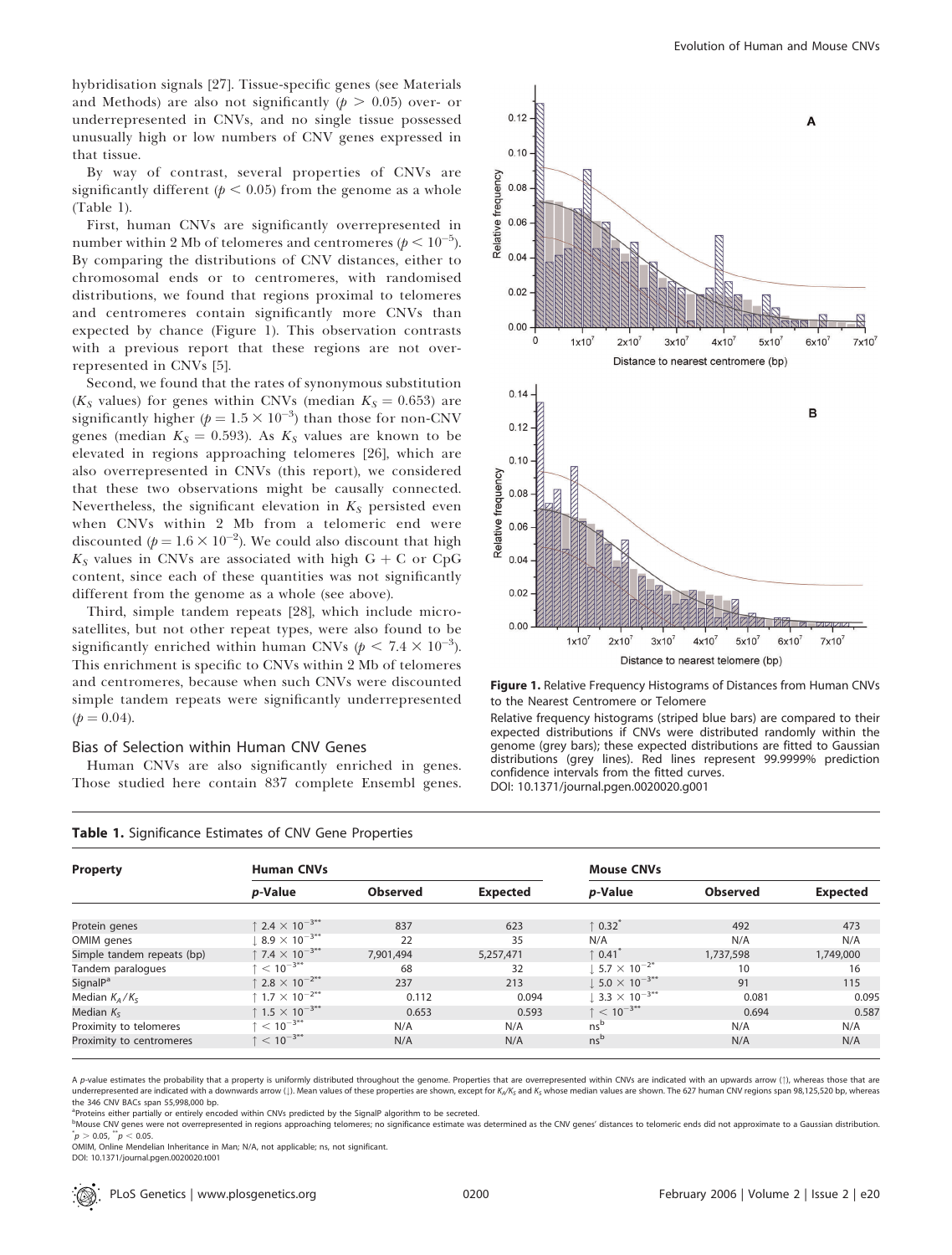This number is a third higher than expected since, on average, only 624 complete genes were found in each of 10,000 sets of nonoverlapping fragments randomly selected from the human genome, each identical to the CNV set in size distribution. It is also a significantly elevated number since in only 0.24% of randomisations were the gene counts greater than or equal to that of the CNV set (i.e.,  $p = 2.4 \times 10^{-3}$ ). Tandem duplications occur frequently in the mosaic reference human genome assembly [14], and a subset of these may be polymorphic in copy number. Thus, it was not surprising that human CNVs are also significantly enriched in paralogous genes ( $p < 0.001$ ).

Not all gene types, however, are overabundant within CNVs. Genes that are both associated with Mendelian disease and completely contained within human CNVs are significantly underrepresented ( $p = 8.9 \times 10^{-3}$ ). Such a surfeit could have arisen if null alleles of haploinsufficient genes were more frequently compensated by sequence-similar paralogues, and thus more rarely result in pathology than other genes. This hypothesis predicts that CNV sequences have been purified of fewer mutations than elsewhere in the genome. We do indeed find that SNPs are significantly overrepresented within human CNVs ( $p < 0.001$ ). However, this enrichment may in part be due to an ascertainment bias resulting from difficulties in disambiguating allelic variants (polymorphisms) from close paralogues' sequence differences  $(cis$ -morphisms) [29].

Using Gene Ontology [30] terms, we also determined that genes involved in acquired immunity, innate immunity, or olfaction are significantly overrepresented ( $p < 0.001$ ) within human CNVs, along with genes encoding integral membrane proteins. Genes encoding intracellular proteins are significantly underrepresented (see Table 2).

These findings broadly correspond with expectations from Wright's physiological theory [20] that duplications of haploinsufficient genes improve fitness through selection on increased dosage effects. Haploinsufficient genes are known to be more likely involved in cellular regulation and structure, signal transduction, and various binding functions than are haplosufficient genes [22]. Notwithstanding the underrepresentation of binding proteins, it is notable that several GO terms relating to these functions (for example, intermediate filament, signal transduction, and transmembrane receptors) are overrepresented among CNV genes.

Previous comparisons of mammalian sequences indicate that genes whose functional categories we find to be overrepresented in CNVs (Table 2) frequently have duplicated and/or evolved adaptively, due to competition between individuals or between host and parasite or pathogen [12,31,32]. We can interpret these results (see Discussion) as being consistent with positive selection having acted on some CNV genes within the history of modern humans (approximately last 100,000 y). If so, we might expect CNV genes, on average, to have also accumulated an unusually high number of amino acid-changing (nonsynonymous) substitutions compared with silent (synonymous) substitutions over a much longer time period, the 75–100 million y that separate the mouse and human from their last common ancestor. In other words, they should exhibit an elevation in the average  $K_A/K_S$ ratio—the number of nonsynonymous substitutions per nonsynonymous site  $(K_A)$  relative to the number of synonymous substitutions per synonymous site  $(K_S)$  [33]—calculated

**Table 2.** Statistically Significant ( $p < 10^{-3}$ ) Over- or Under-Representation of Gene Ontology (GO) Categories in Human CNVs

| <b>GO ID</b> | Representation p-Value |                               | <b>Description</b>                              |
|--------------|------------------------|-------------------------------|-------------------------------------------------|
|              |                        |                               |                                                 |
| 0005622      | Under                  | $1.6 \times 10^{-5}$          | Intracellular <sup>a</sup>                      |
| 0005634      | Under                  | $1.0 \times 10^{-5}$          | Nucleus <sup>a</sup>                            |
| 0008152      | Under                  | $3.9 \times 10^{-4}$          | Metabolism <sup>a</sup>                         |
| 0009605      | Over                   | $1.2 \times 10^{-5}$          | Response to external stimulus <sup>a</sup>      |
| 0009607      | Over                   | $1.9 \times 10^{-4}$          | Response to biotic stimulus <sup>a,c</sup>      |
| 0005488      | Under                  | $6.2 \times 10^{-7}$          | <b>Binding</b> <sup>a</sup>                     |
| 0004872      | Over                   | $2.5 \times 10^{-6}$          | Receptor activity <sup>a</sup>                  |
| 0031224      | Over                   | $2.3 \times 10^{-4}$          | Intrinsic to membrane <sup>b</sup>              |
| 0016021      | Over                   | $2.1 \times 10^{-4}$          | Integral to membrane <sup>b</sup>               |
| 0005882      | Over                   | $5.6 \times 10^{-4}$          | Intermediate filament <sup>b</sup>              |
| 0045111      | Over                   | 5.6 $\times$ 10 <sup>-4</sup> | Intermediate filament cytoskeleton <sup>b</sup> |
| 0043229      | Under                  | $5.9 \times 10^{-6}$          | Intracellular organelle <sup>b</sup>            |
| 0043226      | Under                  | $5.9 \times 10^{-6}$          | Organelle <sup>b</sup>                          |
| 0006955      | Over                   | $5.2 \times 10^{-4}$          | Immune responseb,c                              |
| 0042742      | Over                   | $1.1 \times 10^{-8}$          | Defence response to bacteria <sup>b</sup>       |
|              |                        |                               | Sensory perception of                           |
| 0007606      | Over                   | $7.9 \times 10^{-11}$         | chemical stimulus <sup>b</sup>                  |
| 0050877      | Over                   | $1.3 \times 10^{-4}$          | Neurophysiological process <sup>b</sup>         |
| 0009987      | Under                  | $5.8 \times 10^{-11}$         | Cellular process <sup>b</sup>                   |
| 0007600      | Over                   | $4.4 \times 10^{-5}$          | Sensory perception <sup>b</sup>                 |
|              |                        |                               | Negative regulation of                          |
| 0030102      | Over                   | $8.5 \times 10^{-5}$          | natural killer cell activity <sup>b</sup>       |
| 0007608      | Over                   | $1.1 \times 10^{-11}$         | Perception of smell <sup>b</sup>                |
| 0050874      | Over                   | $3.8 \times 10^{-7}$          | Organismal physiological processb,c             |
| 0009581      | Over                   | $3.9 \times 10^{-5}$          | Detection of external stimulus <sup>b</sup>     |
| 0009617      | Over                   | $2.6 \times 10^{-7}$          | Response to bacteria <sup>b</sup>               |
| 0050896      | Over                   | $2.6 \times 10^{-6}$          | Response to stimulusb,c                         |
| 0044237      | Under                  | $2.0 \times 10^{-5}$          | Cellular metabolism <sup>b</sup>                |
|              |                        |                               | Regulation of natural                           |
| 0045845      | Over                   | $8.5 \times 10^{-5}$          | killer cell activity <sup>b</sup>               |
|              |                        |                               | Cell surface receptor-linked                    |
| 0007166      | Over                   | $9.3 \times 10^{-6}$          | signal transduction <sup>b</sup>                |
| 0050875      | Under                  | $4.6 \times 10^{-14}$         | Cellular physiological process <sup>b</sup>     |
| 0006952      | Over                   | $1.4 \times 10^{-5}$          | Defence responseb,c                             |
| 0003823      | Over                   | $3.2 \times 10^{-11}$         | Antigen bindingb,c                              |
| 0004888      | Over                   | $9.5 \times 10^{-9}$          | Transmembrane receptor activity <sup>b</sup>    |
|              |                        |                               | Eye-pigment precursor                           |
| 0005395      | Over                   | $8.0 \times 10^{-12}$         | transporter activity <sup>b</sup>               |
| 0004984      | Over                   | $1.5 \times 10^{-11}$         | Olfactory receptor activity <sup>b</sup>        |
| 0016160      | Over                   | $6.1 \times 10^{-6}$          | Amylase activity <sup>b</sup>                   |
|              |                        |                               |                                                 |

The number of GO Slim terms associated with human CNV genes was 48.

<sup>a</sup>GO Slim terms, which represent a high-level view of all GO terms.

<sup>b</sup>Full GO terms.

c GO terms associated with immunoglobulin genes whose copy-number polymorphisms may be somatic, rather than germ-line.

DOI: 10.1371/journal.pgen.0020020.t002

between human and mouse 1:1 orthologues. (Note that only 1:1 orthologues were analysed in order to ensure that lineagespecific paralogues, which often increase their evolutionary rates following duplication [34], do not contribute to the  $K_A/$  $K<sub>S</sub>$  distribution.) Indeed, this is the case. Human CNV genes possess, on average, significantly ( $p = 1.7 \times 10^{-2}$ ) higher  $\overline{K_A/K_S}$ ratios than those of all 1:1 orthologue pairs (Figure 2). This finding demonstrates that a typical human CNV gene product and its mouse 1:1 orthologue have, on average, diverged unusually rapidly since their common ancestor.

In addition to adaptive evolution,  $K_A/K_S$  ratio elevations could also have arisen from recent relaxation of constraints for many genes. However, the only gene family to have suffered numerous and extensive disruptions of coding sequence during primate evolution is the olfactory receptor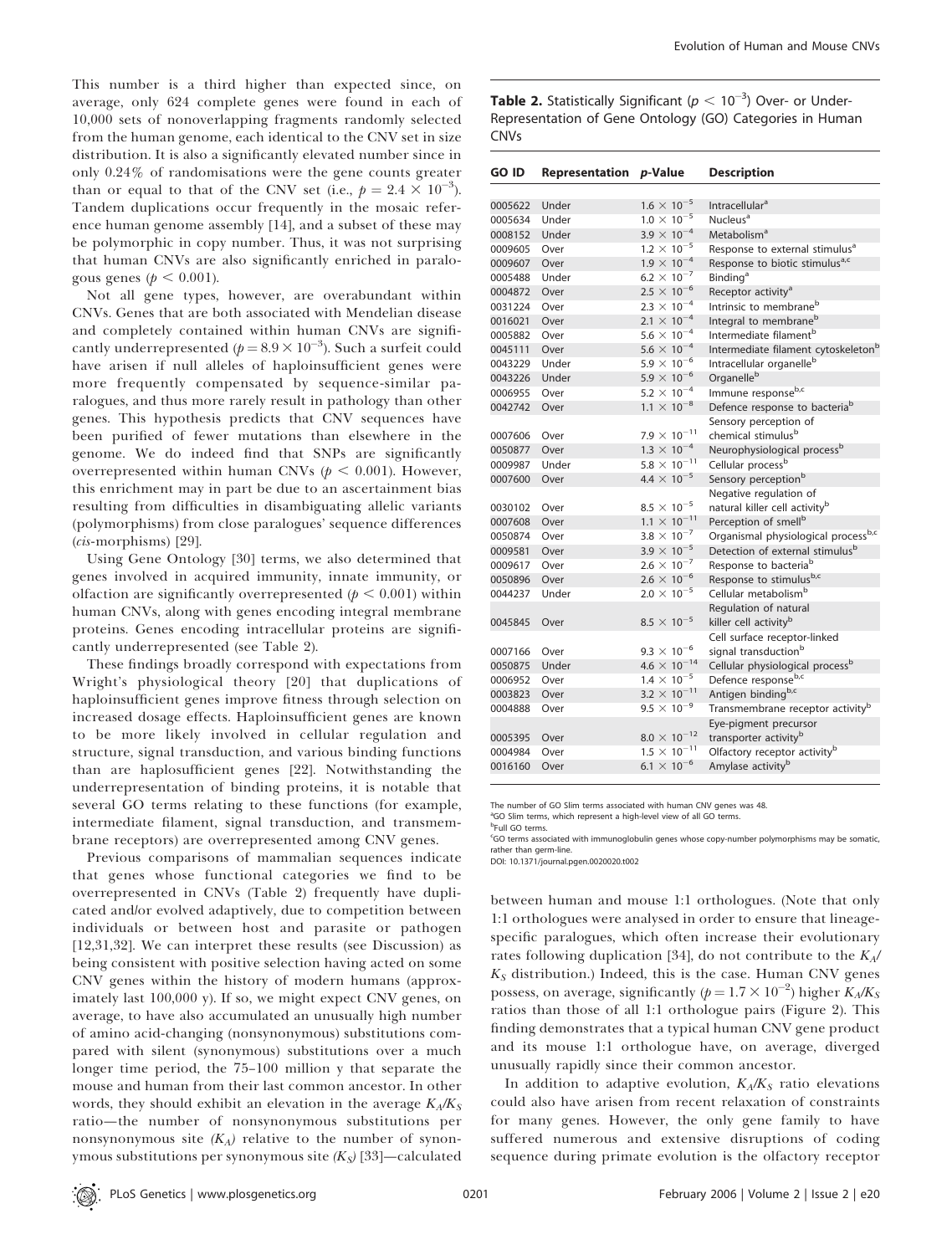

**Figure 2.** Relative Frequencies of the Ratio of  $K_A$  to  $K_S$  for Human–Mouse 1:1 Orthologous Genes

(A)  $K_A/K_S$  ratios for all human–mouse orthologue pairs (median  $K_A/K_S =$ 0.094).

(B)  $K_A/K_S$  ratios for orthologue pairs of human genes that are completely encompassed in human CNVs (median  $K_A/K_S = 0.112$ ).

(C)  $K_A/K_S$  ratios for orthologue pairs of mouse genes completely encompassed in mouse CNVs (median  $K_A/K_S = 0.081$ ). A Kolmogorov-Smirnov test between (A) and (B) demonstrates that  $K_A/K_S$  values are significantly higher, on average, for human genes completely encompassed in human CNVs than for all human–mouse orthologue pairs ( $p =$  $1.7 \times 10^{-2}$ ). On the other hand, genes completely encompassed in mouse CNVs exhibit significantly lower  $K_A/K_S$  values than all humanmouse orthologue pairs ( $p = 3.3 \times 10^{-3}$ ). DOI: 10.1371/journal.pgen.0020020.g002

gene family [14,35]. When such genes are discarded from our CNV gene dataset, the  $K_A/K_S$  ratio elevation remains significant ( $p = 1.5 \times 10^{-2}$ ). It is thus likely that the  $K_A/K_S$ ratio elevation for CNV genes indicates that they have experienced an unusually large number of adaptive evolutionary events in the past 75–100 million y. This conclusion is consistent with previous reports that segmental duplications contain rapidly evolving gene duplicates [14,15].

# Frequencies of Observed CNVs. Gains and Losses

CNV alleles that are beneficial to human individuals should be segregating at higher frequencies in the general population than neutral CNV alleles, and thus should be observed in a greater number of studies. To examine this expectation, we

partitioned our CNVs into those that have been observed in two or more studies and those that have been observed once only. We found that CNVs observed in multiple studies exhibited significantly higher protein-coding genes and simple repeat densities, and higher  $K_A/K_S$  values, on average (Table 3). By way of contrast, CNVs observed in only one study (86% of the total) exhibited none of these significant biases (Table 3). These results are consistent with highfrequency CNVs being preferentially retained in the human population due to their adaptive benefit. We also note that if, as might be expected, the set of rarer CNVs contains a greater proportion of misassignments (experimental errors), then the biases in CNV properties summarised in Table 1 will have been underestimated.

We also partitioned our human CNV set into those involving duplications (''gains'') or deletions (''losses''). (As discussed in the Introduction, some of the high-frequencyloss CNVs will instead represent major, rather than minor, alleles and, thus, will not be true deletions.) We find a significant deficit of Online Mendelian Inheritance in Man disease genes among human gain CNVs but not among loss CNVs (Table 4) as expected if sequence-similar paralogues frequently functionally compensate for null alleles (see above). This deficit may, in part, be due to reduced statistical power to detect significant differences. We also find that loss CNVs do not, on average, possess elevated  $K_A/K_S$  values between 1:1 orthologues (Table 4), which is consistent with duplication, and not deletion, events having provided the substrates of positive selection.

### Analyses of Mouse CNVs

We obtained 346 bacterial artificial chromosomes (BACs) containing CNVs among inbred mouse strains [6] that were mapped to 56 Mb of the mouse genome assembly (National Center for Biotechnology Information Build 30). These data presented us with the first opportunity to compare the sequence, evolution, and function of CNV genes in two mammalian species. Strikingly, the only quantity that differed significantly from the genomic background in each of the two species was  $K<sub>S</sub>$ , calculated between mouse and human 1:1 orthologues (Table 1).

Relative to human CNVs, we find that the set of mouse CNVs analysed better characterises the null hypothesis of random distributions both in the genome and among genes. Mouse CNVs are not significantly enriched in protein-coding genes, paralogous genes, simple tandem repeats,  $G + C$ content, or tissue-specific genes ( $p > 0.05$ ) (Table 1). They also exhibit no significant overrepresentation close to telomeres, although this may reflect reduced coverage of BACs in these regions.

Nevertheless, the genes encoded in mouse CNVs, and their associated functions, are strikingly different from those in human CNVs. In only three instances did human and mouse 1:1 orthologues overlap known CNV regions from both species. This finding is unexpected, since the probability of finding this number of 1:1 orthologues, or fewer, in both human and mouse CNVs is  $4 \times 10^{-3}$ . (This probability was calculated using the hypergeometric distribution using the observations that among approximately 13,000 human:mouse 1:1 orthologues, 418 overlap human CNVs, and 340 overlap mouse CNVs.)

As described above, human CNV genes are enriched in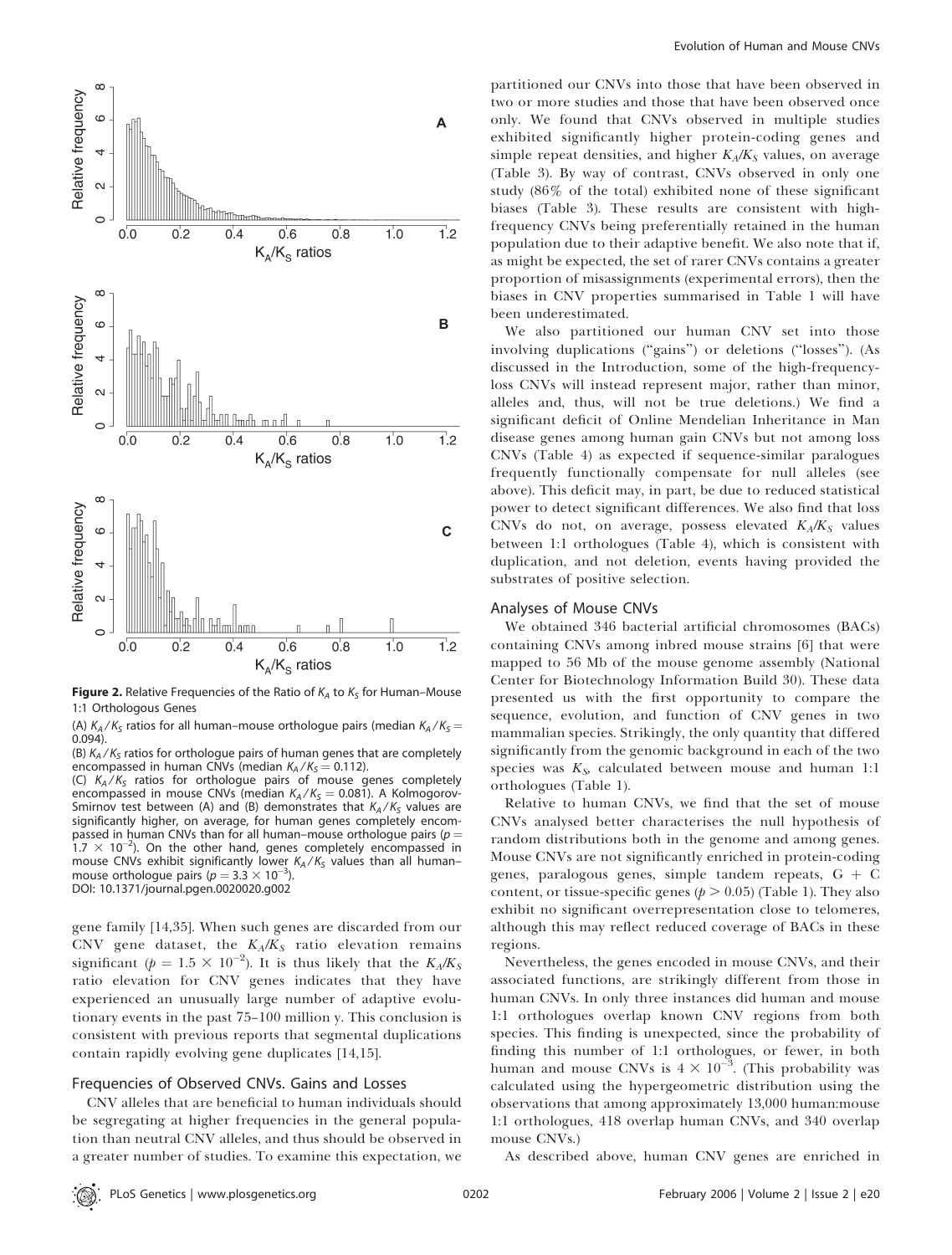Table 3. Significance Estimates of Properties of "Frequent" Human CNVs Observed in Multiple Studies or "Rare" Human CNVs Observed in Single Studies

| <b>Property</b>            | <b>Frequent Human CNVs</b>                 |                 |                 | <b>Rare Human CNVs</b>                    |                 |                 |
|----------------------------|--------------------------------------------|-----------------|-----------------|-------------------------------------------|-----------------|-----------------|
|                            | p-Value                                    | <b>Observed</b> | <b>Expected</b> | <i>p</i> -Value                           | <b>Observed</b> | <b>Expected</b> |
| Protein genes              | $\uparrow$ 6.1 $\times$ 10 <sup>-3**</sup> | 406             | 256             | ↑ 7.4 $\times$ 10 <sup>-2*</sup>          | 431             | 368             |
| OMIM genes                 | $2.1 \times 10^{-2**}$                     | 9               | 17              | $1.2 \times 10^{-1*}$                     | 13              | 18              |
| Simple tandem repeats (bp) | $\uparrow$ 2.1 $\times$ 10 <sup>-2**</sup> | 3,591,602       | 1,986,000       | ↑ 5.7 $\times$ 10 <sup>-2*</sup>          | 4,309,892       | 3,278,000       |
| Tandem paralogues          | $\uparrow$ < 10 <sup>-3**</sup>            | 27              | 11              | $\uparrow$ < 10 <sup>-3**</sup>           | 41              | 22              |
| SignalP <sup>a</sup>       | ↑ 9.8 $\times$ 10 <sup>-2*</sup>           | 101             | 90              | $\uparrow$ 7.6 $\times$ 10 <sup>-2*</sup> | 136             | 122             |
| Median $K_A/K_S$           | $\hbar$ 1.2 $\times$ 10 $^{-3**}$          | 0.130           | 0.095           | $\cdot$ 2.0 $\times$ 10 $^{-1*}$          | 0.108           | 0.095           |
| Median $K_{S}$             | ↑ 1.1 $\times$ 10 <sup>-2**</sup>          | 0.664           | 0.589           | ↑ 4.4 $\times$ 10 <sup>-2**</sup>         | 0.635           | 0.589           |
| Proximity to telomeres     | $\upharpoonright$ $< 10^{-3**}$            | N/A             | N/A             | $\zeta$ $< 10^{-3**}$                     | N/A             | N/A             |
| Proximity to centromeres   | $\uparrow$ < 10 <sup>-3**</sup>            | N/A             | N/A             | $\uparrow$ < 10 <sup>-3**</sup>           | N/A             | N/A             |

A p-value estimates the probability that a property is uniformly distributed throughout the genome. Properties that are overrepresented within CNVs are indicated with an upwards arrow (1), whereas those that are underrepresented are indicated with a downwards arrow (1). Mean values of these properties are shown, except for K<sub>A</sub>/K<sub>S</sub> and K<sub>S</sub> whose median values are shown. The 85 frequent human CNV regions span 36,835,741 bp, whereas the 542 rare human CNV regions span 61,289,779 bp.

<sup>a</sup>Proteins either partially or entirely encoded within CNVs predicted by the SignalP algorithm to be secreted.

 $p > 0.05$ ,  $\sqrt[3^n]{p} < 0.05$ .

OMIM, Online Mendelian Inheritance in Man; N/A, not applicable.

DOI: 10.1371/journal.pgen.0020020.t003

paralogous clusters of the reference genome assembly, they possess elevated  $K_A/K_S$  values, and they encode signal peptidecontaining secreted proteins. However, exactly the opposite is true for mouse CNV genes: they are typically not overrepresented in paralogous clusters, they possess significantly decreased  $K_A/K_S$  values, and they are significantly enriched in proteins that lack signal peptides (Table 1). Moreover, in contrast to human CNVs, for which olfactory receptor genes are overrepresented, in mouse CNVs we find these genes to be underrepresented (Table 5).

Only carbohydrate-binding genes are significantly  $(p <$ 0.001) overrepresented in mouse CNV BACs. This enrichment is almost entirely due to natural killer cell lectin-like receptor Ly-49 paralogues [36]. Sequence variations between different mouse strains have been shown to influence ligandbinding affinities [37]. Rather than being allelic variants, as reported previously [37], these sequence variants may thus instead represent distinct paralogues that have segregated differentially, as CNVs, among mouse strains since their common origin.

### **Discussion**

Our results are relevant to three key issues of CNV evolution: the mutational variation of polymorphic duplication, the contribution of CNVs to phenotypic diversity and disease, and the differences in large-scale sequence variation between two distinct mammalian species. Each of these three issues now will be discussed in turn.

### Mutational Variation of CNVs

Both human CNV and mouse CNV sequences appear to be unusually susceptible to synonymous nucleotide substitutions. We assume that the nonuniform genome-wide distribution of CNVs is due, at least in part, to variable segmental duplication rates. Indeed, duplicates can themselves seed further duplica-

Table 4. Significance Estimates of Properties of Human CNVs Duplicated or Deleted with Respect to the Human Genome Reference Sequence

| Property                   | <b>Human Gain CNVs</b>                         |                 |           | <b>Human Loss CNVs</b>                     |                 |                 |
|----------------------------|------------------------------------------------|-----------------|-----------|--------------------------------------------|-----------------|-----------------|
|                            | p-Value                                        | <b>Observed</b> | Expected  | <i>p</i> -Value                            | <b>Observed</b> | <b>Expected</b> |
| Protein genes              | $5.3 \times 10^{-2}$                           | 578             | 473       | ↑ 1.1 $\times$ 10 <sup>-2**</sup>          | 345             | 235             |
| OMIM genes                 | $3.4 \times 10^{-3**}$                         | 12              | 24        | $1.2 \times 10^{-1*}$                      | 12              | 15              |
| Simple tandem repeats (bp) | $\uparrow$ 4.2 $\times$ 10 <sup>-2**</sup>     | 5,463,158       | 3,751,000 | $\uparrow$ 3.9 $\times$ 10 <sup>-3**</sup> | 3,961,128       | 1,982,000       |
| Tandem paralogues          | $\,^{\dagger}$ 1.2 $\times$ 10 <sup>-3**</sup> | 39              | 23        | $\uparrow$ < 10 <sup>-3**</sup>            | 29              | 12              |
| SignalP <sup>a</sup>       | $\uparrow$ 7.8 $\times$ 10 $^{-2^{*}}$         | 160             | 145       | $\uparrow$ 3.0 $\times$ 10 <sup>-3**</sup> | 107             | 85              |
| Median $K_A/K_S$           | $\zeta$ + $< 10^{-3**}$                        | 0.129           | 0.095     | $\uparrow$ 3.2 $\times$ 10 $^{-1^{\ast}}$  | 0.107           | 0.095           |
| Median $K_s$               | 1 2.4 $\times$ 10 <sup>-2**</sup>              | 0.630           | 0.589     | $\uparrow$ 3.5 $\times$ 10 <sup>-3**</sup> | 0.685           | 0.589           |
| Proximity to telomeres     | $\leq 10^{-3**}$                               | N/A             | N/A       | $\uparrow$ < 10 <sup>-3**</sup>            | N/A             | N/A             |
| Proximity to centromeres   | $\uparrow$ < 10 <sup>-3**</sup>                | N/A             | N/A       | $\uparrow$ < 10 <sup>-3**</sup>            | N/A             | N/A             |

A p-value estimates the probability that a property is uniformly distributed throughout the genome. Properties that are overrepresented within CNVs are indicated with an upwards arrow (1), whereas those that are underrepresented are indicated with a downwards arrow (!). Mean values of these properties are shown, except for K<sub>A</sub>/K<sub>S</sub> and K<sub>S</sub> whose median values are shown. The 391 human CNV duplications span 72,439,353 bp, whereas the 231 rare human CNV regions span 37,153,250 bp.

<sup>a</sup>Proteins either partially or entirely encoded within CNVs predicted by the SignalP algorithm to be secreted.

 $p > 0.05, \sqrt[3n]{p} < 0.05.$ 

OMIM, Online Mendelian Inheritance in Man; N/A, not applicable.

DOI: 10.1371/journal.pgen.0020020.t004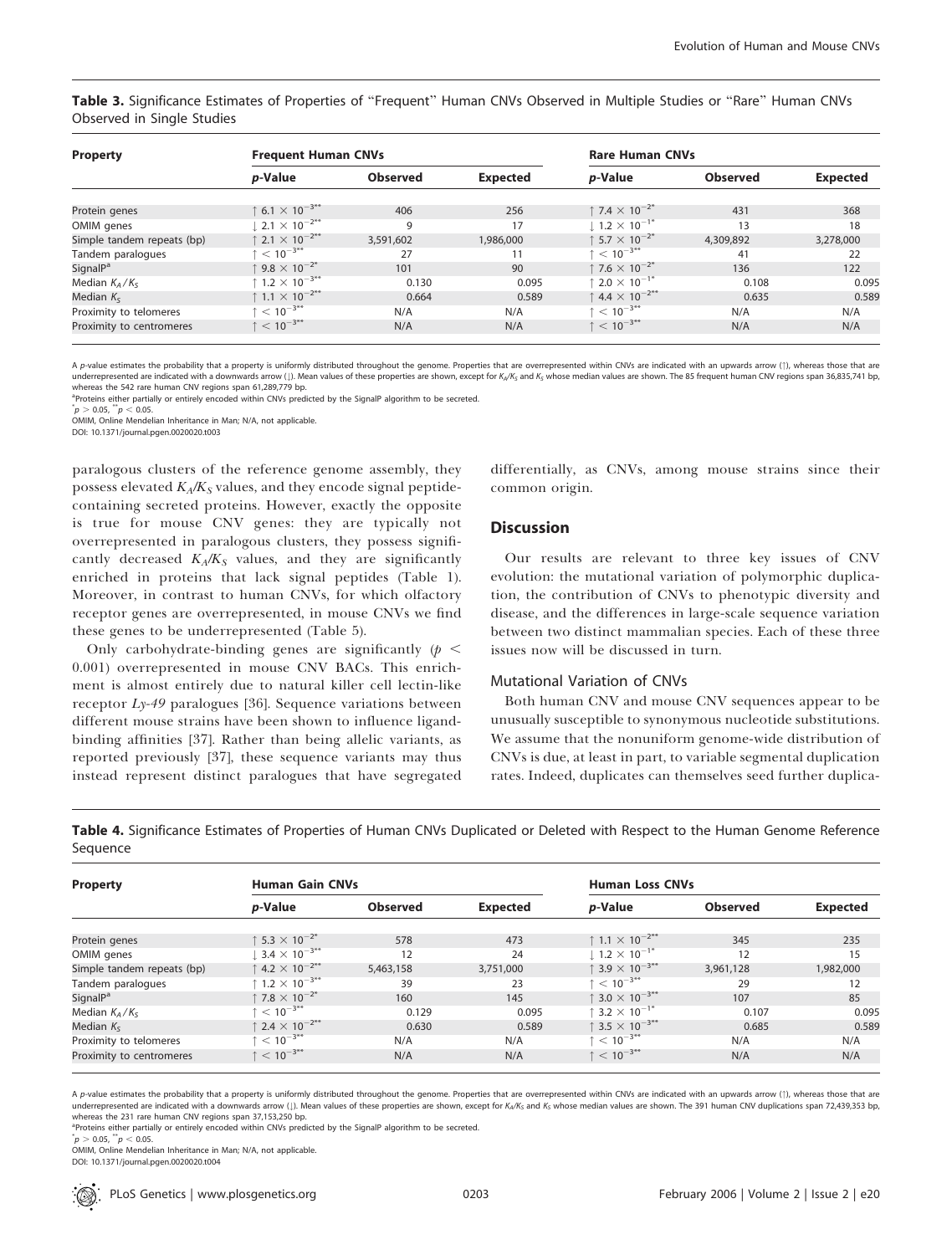**Table 5.** Statistically Significant ( $p < 10^{-3}$ ) Over- or Under-Representation of Gene Ontology (GO) Categories in Mouse CNVs

| <b>GO ID</b> | <b>Representation p-Value</b> |                      | <b>Description</b>                                       |
|--------------|-------------------------------|----------------------|----------------------------------------------------------|
|              |                               |                      |                                                          |
| 0030246      | Over                          | $5.2 \times 10^{-6}$ | Carbohydrate binding <sup>a</sup>                        |
| 0005529      | Over                          |                      | 7.3 $\times$ 10 <sup>-7</sup> Sugar binding <sup>b</sup> |
| 0030246      | Over                          | $5.2 \times 10^{-6}$ | Carbohydrate binding <sup>b</sup>                        |
| 0004930      | Under                         | $3.3 \times 10^{-4}$ | G-protein coupled receptor activity <sup>b</sup>         |
| 0001584      | Under                         | $1.2 \times 10^{-4}$ | Rhodopsin-like receptor activity <sup>b</sup>            |
| 0004984      | Under                         | $3.5 \times 10^{-4}$ | Olfactory receptor activity <sup>b</sup>                 |

The number of GO Slim terms associated with mouse CNV genes was 46.

<sup>a</sup>GO Slim terms, which represent a high-level view of all GO terms.

<sup>b</sup>Full GO terms. DOI: 10.1371/journal.pgen.0020020.t005

tion events by nonallelic homologous recombination [38]. It thus appears that segmental duplication and nucleotide substitution mutational rates are regionally correlated. Since  $G + C$  levels and synonymous substitution, neutral, and recombination rates all strongly and positively covary [11], we might expect CNV sequences to be typically associated with high levels of recombination and  $G + C$  content [11,39]. Nonetheless, neither human nor mouse CNVs possess atypical  $G + C$  compositions, and human CNVs are overrepresented in pericentromeric sequences, when these are usually characterised by suppressed, rather than elevated, recombination rates [39]. Notwithstanding the higher densities of human CNVs close to telomeres and centromeres, and in repetitive and high  $K_S$  regions (Table 1), we find no single factor that might explain their chromosomal distributions.

#### Adaptation, Phenotypic Variation, and Disease

Our results indicate that a subset of human CNVs, particularly those found at high minor allele frequency, has been retained in the human population as a result of positive selection. We found that human proteins encoded within CNVs possess, on average, unusually high  $K_A/K_S$  values (measured against their single mouse orthologues) that is consistent with a proportion of these genes having evolved adaptively. It is notable that genes that have evolved the most rapidly or have duplicated, when mammalian sequences are compared [12,31,32], often correspond to those that are most overrepresented in human CNVs. Human CNV genes possess significant enrichments in chemosensation and immune response functions (Table 2), which have well-documented roles among mammals in adaptation to novel environmental niches [31,32]. Indeed, it is only these two functions that greatly contribute to the CNV gene  $K_A/K_S$  elevation because when their associated genes (namely, those encoding olfactory receptors, *b*-defensins, and immunoglobulins) are discarded, no significant difference in  $K_A/K_S$  values is then observed.

Increased protein sequence divergence is also reflected in the enrichment of paralogous genes and signal peptideencoding genes in human CNVs (Table 1) since each of these categories is associated with increased protein sequence divergence in mouse–human comparisons [12,31]. Our observation that human CNVs encode unusually high numbers of genes may also be attributed to positive selection. We discount an alternative hypothesis that the gene richness of CNVs is

associated with an elevated  $G + C$  because we found no significant differences between the  $G+C$  content distributions of human or mouse CNVs and those of their genome assemblies  $(p=0.28$  and 0.26, respectively). Instead, the elevated gene density of CNVs may have arisen because of the retention of duplicated sequences that were of adaptive benefit and the purification by selection or drift of those that were not.

The overabundance of immunity and chemosensation genes in human CNVs implies that they might have been selectively favoured in recent evolution. Indeed, selection on gene copy number is reported for CCL3L1, an immune response gene, where relatively low copy number is associated with increased susceptibility to HIV/AIDS [18], and it remains possible that copy-number variation of olfactory receptor genes underlies individuals' sensitivities to specific odorants [40,41].

An alternative hypothesis is that the unusual abundance of ''environmental genes'' within human CNVs results from adaptation that occurred not during recent hominin evolution, as we have just proposed, but instead from earlier in the primate lineage. In this scenario, such genes are enriched in human CNVs simply because their forebears' duplications generated repetitive sequences that then have preferentially seeded tandem duplication and CNVs by nonallelic homologous recombination. This issue remains unresolved owing to difficulties in distinguishing mutational biases from selective biases. Nevertheless, it would be curious if adaptive episodes that occurred earlier in the primate lineage (and elsewhere within the mammalian clade [12,42]) were to have discontinued only in recent times. Moreover, in this study we found no evidence that other repetitive sequences—namely, human interspersed elements and mouse tandem paralogues—have preferentially seeded CNV duplications. Consequently, we believe it more likely that the biases in human CNV properties we observe are mainly due to adaptive events in the last 100,000 y of human history.

We found that there is a significant deficit of Mendelian disease genes within human CNVs. From one perspective, rather than this deficit, a surfeit might be expected. This is because such genes in general are overrepresented in rapidly mutating (high  $K_S$ ) sequence [43,44]. Nevertheless, despite CNV sequences experiencing unusually rapid synonymous substitution rates (see above), they contain significantly fewer Mendelian disease genes than expected. The disease gene deficit may thus be due in part to functional compensation afforded by CNV paralogues.

Moreover, because tandemly repeated sequences, such as microsatellites and paralogous genes, are a potent substrate for human genomic rearrangement via nonallelic homologous recombination [38], CNVs might be thought to promote disease-associated mutations. Although such events may occur, CNVs may also buffer the genome against deleterious mutations if their paralogous, essentially identical, genes compensate for one another [45]. Gene compensation, together with the frequent lack of account taken of polymorphic sequence-similar paralogues when candidate disease genes are sequenced, may help to explain the underrepresentation of Mendelian disease genes in CNV regions.

# The Effect of Population Size on the Rate of Fixation of CNVs

Mouse CNV genes differ from their human counterparts in possessing significantly lower than average  $K_A/K_S$  values, and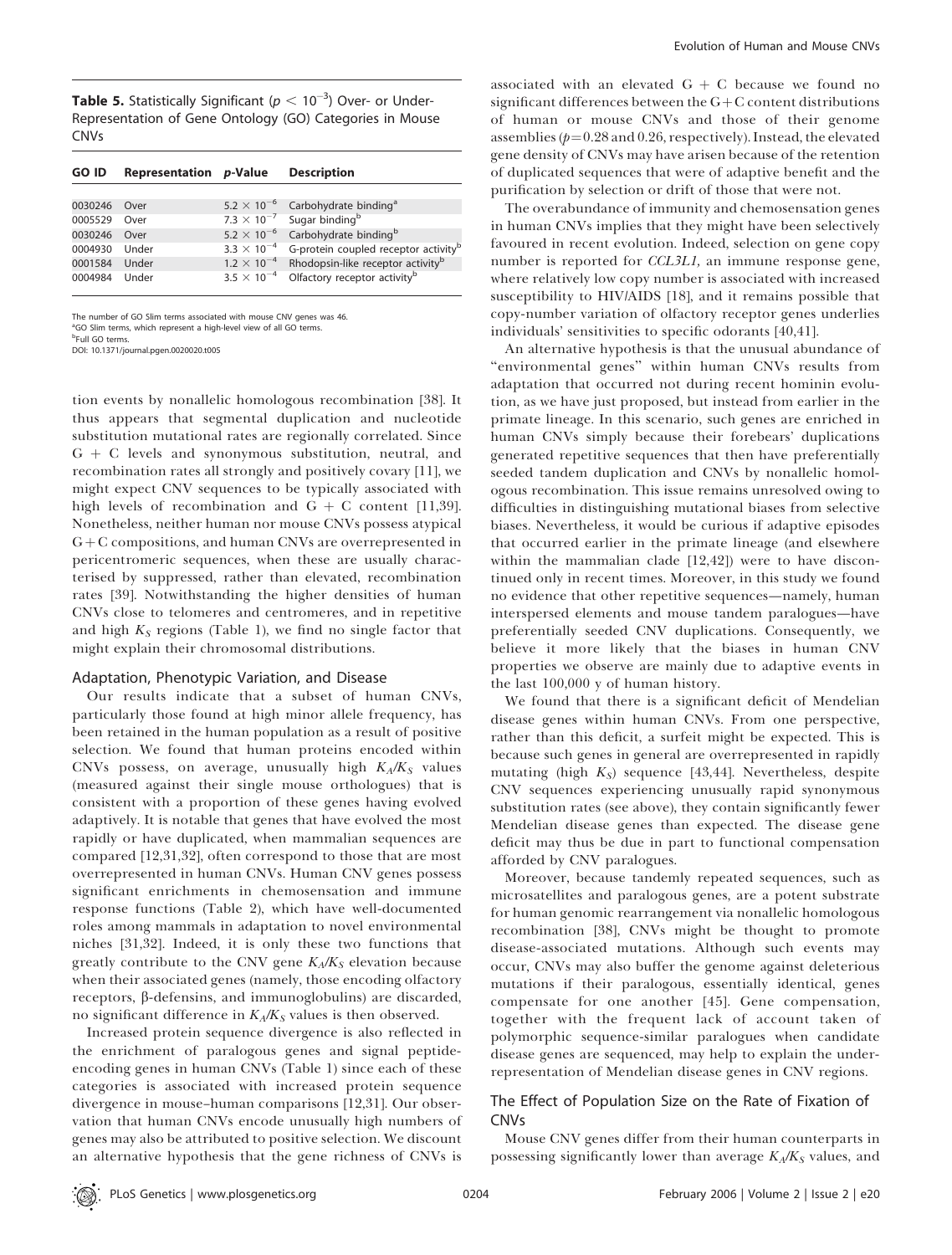lower fractions of signal peptide-encoding genes (Table 1). Moreover, the number of orthologue pairs that are present in both human CNVs and mouse CNVs is unexpectedly low, and there are no functional categories that are overrepresented in both species' CNVs (Tables 2 and 5).

One explanation for these observations might be that selection itself has acted on very different human and mouse genes. This interpretation appears unlikely since selective constraints on gene functions are strongly correlated when these are compared between murids and between hominids [46]. Other explanations might be that these results are artifacts, arising from the different technologies and samples used in identifying CNVs in the human population and among mouse strains, or that the 2.4-fold fewer mouse CNVs than human CNVs in this study results in a reduced power to detect significant deviations. Although these remain possibilities, the finding that synonymous substitutions are significantly overrepresented in CNVs from both species and that  $K_A/K_S$  values and signal peptide-encoding genes (Table 1) are significantly lower among mouse CNV genes appear to argue against these. A further explanation might be that selective breeding during the recent generation of laboratory mouse strains led to ''adaptive'' CNV gene duplicates (such as olfactory receptor genes and genes encoding secreted proteins) unwittingly being purged preferentially from these lines. This final possibility will need to be investigated by surveying CNVs from wild mice populations.

Finally, the differences between human and mouse CNV properties may be explained if advantageous duplications were fixed in the mouse more frequently than they were in humans. According to the nearly neutral theory of molecular evolution, mildly deleterious, neutral, or advantageous duplicates persist for longer, on average, in smaller populations than they do in larger populations [24,47]. For very large effective population sizes, virtually the only gene duplications that are fixed are those that are strongly advantageous. The effective size of the modern human population (approximately  $10^4$  [48]) is up to two orders of magnitude smaller than that for the house mouse *Mus musculus* (approximately  $5 \times 10^5$ ) to  $8 \times 10^5$  [49]). Furthermore, different laboratory mouse strains still exhibit many of the sequence variations expected to separate these strains' three founder subspecies, M. musculus subsp. musculus, M. musculus subsp. domesticus, and M. musculus subsp. castaneus [50], indicating that, collectively, the effective population size of laboratory mouse strains should not be greatly reduced from that of M. musculus in the wild.

Over equivalent numbers of generations, we expect the mouse population thus to have fixed more advantageous, and purified more disadvantageous, mutations than the human population. As a consequence, fewer advantageous duplications will remain as polymorphisms among extant mouse strains compared to the human population.

This model predicts a decrease in average  $K_A/K_S$  values for mouse CNV genes, when compared with their 1:1 human orthologues, consistent with that seen in Figure 2. This is because duplicated ''adaptive'' genes (such as those encoding olfactory receptors and secreted proteins [31]; see Table 2) often exhibit unusually elevated sequence divergence, and when these are fixed in the mouse population they then deplete the mouse  $K_A/K_S$  distribution of high values. A consequence of the lower effective population size of humans is that a greater fraction of advantageous duplications will be fixed at essentially the same slow rate as neutral mutations.

Human CNVs are thus expected to encode disproportionately large numbers of proteins that typically contribute most to adaptation, i.e., those that are secreted and that exhibit high sequence divergence between human and mouse [31]. The model thus accounts for both the unusually high average human–mouse  $K_A/K_S$  value for human CNV genes (Figure 2) and their enrichment in genes encoding signal peptides (Table 1).

For the mouse this scenario predicts that genetic drift preferentially has purged deleterious, neutral, and even slightly adaptive duplications, whilst many strongly adaptive duplications have been fixed at significantly increased rates than for the human population. Future investigations of CNVs from other species associated with contrasting effective population sizes should help to clarify the validity of this evolutionary model.

In summary, whereas evidence is scarce that human SNPs have contributed frequently to adaptive evolution [12,46,51], in human CNVs the increased densities of all genes, and in particular ''adaptive genes'' exhibiting elevated coding sequence divergence, provide evidence of advantageous duplications that have yet to become fixed in the human population.

# Materials and Methods

We obtained 823 human CNVs from the Database of Genomic Variants (http://projects.tcag.ca/variation [version June 2005]) that had been mapped to the human genome assembly (National Center for Biotechnology Information Build 35). These CNVs correspond mainly to those identified by Sebat et al. [3], Iafrate et al. [2], Tuzun et al. [4], and Sharp et al. [5]. Overlapping CNVs were merged, resulting in 627 distinct CNV regions. Among these CNV regions, those identified by two or more independent studies were subclassified as ''frequent,'' while those observed once were designated as ''rare.'' CNV regions were also partitioned into those that were duplicated (''gains'') or else deleted (''losses'') on the basis of information reported in the Database of Genomic Variants. It should be noted however that assignment of gain or loss is entirely dependent on the control used for the experiment.

Gene predictions and corresponding Gene Ontology (GO) and GO Slim (http://www.geneontology.org/GO.slims.shtml) terms, signal peptide [52], human disease association (via the Morbid Map subset of the Mendelian Inheritance in Man Database [53]), and protein family annotations were assigned to CNVs according to Ensembl [54] (Ensembl mart version 31). A similar procedure was used for 346 mouse BACs known to be variable in copy number among 14 mouse strains [6] that had been mapped to the mouse genome assembly (National Center for Biotechnology Information Build 30). Gene predictions for genes within these CNVs were obtained from Ensembl (Ensembl mart version 19.1). Single orthologues in human and mouse were taken from a previous study [55]. A total of 13,111 Ensembl mouse genes possessed single orthologues in human, whereas 13,357 Ensembl human genes possessed single mouse orthologues. (The small discrepancy between these orthologue counts arises from gene predictions discarded between different Ensembl versions.) Genes were considered paralogous if they possessed the same Ensembl family identifier.

Simple tandem repeats (from Tandem Repeats Finder [28]), SNPs (from dbSNP, http://www.ncbi.nlm.nih.gov/projects/SNP), RNA genes (microRNAs and small nucleolar RNA), CpG islands,  $G + C$  content, interspersed repeats, and telomeric or centromeric locations were obtained from the University of California Santa Cruz's genome browser [56] (http://genome.cse.ucsc.edu; human: hg17, mouse: mm3). Gene expression data (GNF Expression Atlas 2 data for human [57] and for mouse [58]) were used to define tissue-specific genes (i.e., genes possessing at least a 4-fold-higher expression level in one or more tissues relative to the median expression in all tissues) and also genes highly expressed in particular tissues (i.e., those where the average difference (AD) between sense tags and missense tags exceeds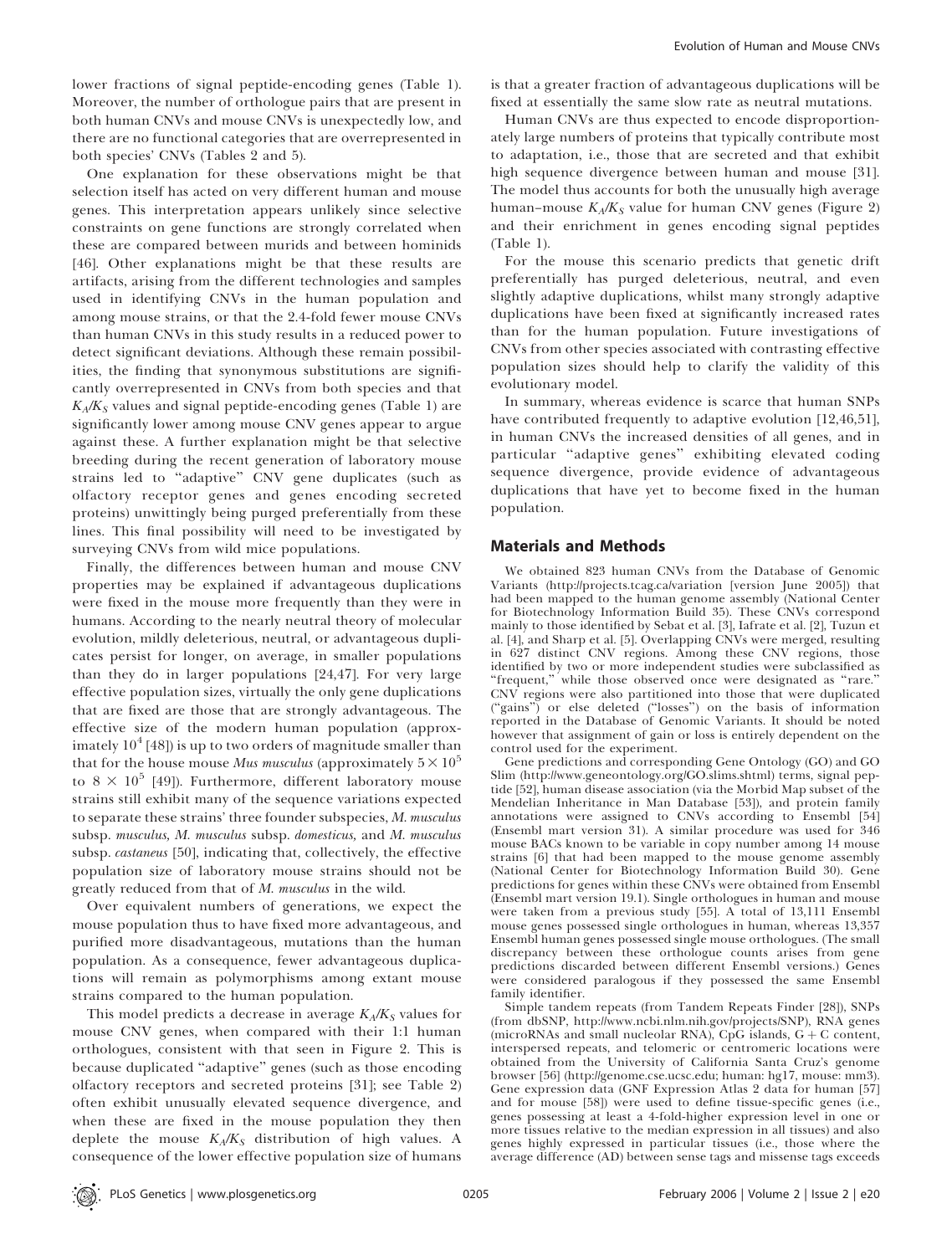200).  $K_A$  and  $K_S$  values and their ratios were calculated for 1:1 orthologues using the yn00 method of Yang and Nielsen [59].

To test the null hypothesis that a property is higher, or lower, in known CNVs than elsewhere in the genome, we performed a randomisation test. For this, 10,000 sets of regions were sampled randomly from the genome assembly; these regions were matched in both number and size to the CNV set. This test assumes that the set of CNVs we considered is representative of all CNVs present in the human population. We calculated the fraction  $p$  of such randomly chosen regions that contained higher, or lower, values of the property. Values of  $p > 0.05$  were considered to indicate that the CNV data were not significantly different from the genome data taken as a whole.

The likelihood that a GO annotation is over- or underrepresented among CNV genes was estimated using the hypergeometric distribution [60]. The probability that two sets of  $K_A$ ,  $K_S$  or  $K_A/K_S$  values are sampling an equivalent distribution was calculated using the two-sided Kolmogorov-Smirnov test [61]. The likelihood that CNVs are overrepresented

#### References

- 1. Inoue K, Lupski JR (2002) Molecular mechanisms for genomic disorders. Annu Rev Genomics Hum Genet 3: 199–242.
- 2. Iafrate AJ, Feuk L, Rivera MN, Listewnik ML, Donahoe PK, et al. (2004) Detection of large-scale variation in the human genome. Nat Genet 36: 949–951.
- 3. Sebat J, Lakshmi B, Troge J, Alexander J, Young J, et al. (2004) Large-scale copy number polymorphism in the human genome. Science 305: 525–528.
- 4. Tuzun E, Sharp AJ, Bailey JA, Kaul R, Morrison VA, et al. (2005) Fine-scale structural variation of the human genome. Nat Genet 37: 727–732.
- 5. Sharp AJ, Locke DP, McGrath SD, Cheng Z, Bailey JA, et al. (2005) Segmental duplications and copy-number variation in the human genome. Am J Hum Genet 77: 78–88.
- 6. Li J, Jiang T, Mao JH, Balmain A, Peterson L, et al. (2004) Genomic segmental polymorphisms in inbred mouse strains. Nat Genet 36: 952–954.
- 7. Carter NP (2004) As normal as normal can be? Nat Genet 36: 931–932.
- 8. Winzeler EA, Castillo-Davis CI, Oshiro G, Liang D, Richards DR, et al. (2003) Genetic diversity in yeast assessed with whole-genome oligonucleotide arrays. Genetics 163: 79–89.
- 9. Mefford HC, Trask BJ (2002) The complex structure and dynamic evolution of human subtelomeres. Nat Rev Genet 3: 91–102.
- 10. Bailey JA, Yavor AM, Massa HF, Trask BJ, Eichler EE (2001) Segmental duplications: Organization and impact within the current human genome project assembly. Genome Res 11: 1005–1017.
- 11. Hardison RC, Roskin KM, Yang S, Diekhans M, Kent WJ, et al. (2003) Covariation in frequencies of substitution, deletion, transposition, and recombination during eutherian evolution. Genome Res 13: 13–26.
- 12. Waterston RH, Lindblad-Toh K, Birney E, Rogers J, Abril JF, et al. (2002) Initial sequencing and comparative analysis of the mouse genome. Nature 420: 520–562.
- 13. Lander ES, Linton LM, Birren B, Nusbaum C, Zody MC, et al. (2001) Initial sequencing and analysis of the human genome. Nature 409: 860–921.
- 14. International Human Genome Sequencing Consortium (2004) Finishing the euchromatic sequence of the human genome. Nature 431: 931–945.
- 15. Bailey JA, Gu Z, Clark RA, Reinert K, Samonte RV, et al. (2002) Recent segmental duplications in the human genome. Science 297: 1003–1007.
- 16. Lynch M, Conery JS (2000) The evolutionary fate and consequences of duplicate genes. Science 290: 1151–1155.
- 17. Kondrashov FA, Kondrashov AS (2005) Role of selection in fixation of gene duplications. J Theor Biol: Epub ahead of print. DOI: 10.1016/j.jtbi.2005.08. 033
- 18. Gonzalez E, Kulkarni H, Bolivar H, Mangano A, Sanchez R, et al. (2005) The influence of CCL3L1 gene-containing segmental duplications on HIV-1/ AIDS susceptibility. Science 307: 1434–1440.
- 19. Eichelbaum M, Ingelman-Sundberg M, Evans WE (2006) Pharmacogenomics and individualized drug therapy. Annu Rev Med 57: 119–137.
- 20. Wright S (1934) Physiological and evolutionary theories of dominance. Am Nat 68: 24–53.
- 21. Fisher E, Scambler P (1994) Human haploinsufficiency—One for sorrow, two for joy. Nat Genet 7: 5–7.
- 22. Kondrashov FA, Koonin EV (2004) A common framework for understanding the origin of genetic dominance and evolutionary fates of gene duplications. Trends Genet 20: 287–290.
- 23. Lynch M, Conery JS (2003) The origins of genome complexity. Science 302: 1401–1404.
- 24. Kimura M (1983) The neutral theory of molecular evolution. Cambridge: Cambridge University Press. 367 p.
- 25. Otto SP, Yong P (2002) The evolution of gene duplicates. Adv Genet 46: 451–483.
- 26. Webber C, Ponting CP (2005) Hotspots of mutation and breakage in dog and human chromosomes. Genome Res 15: 1787–1797.
- 27. Pinkel D, Albertson DG (2005) Array comparative genomic hybridization and its applications in cancer. Nat Genet 37 (Suppl): S11–S17.

in regions close to telomeres or centromeres was estimated by fitting to a Gaussian distribution (using Origins 7.5 software from OriginLab, Northampton, Massachusetts, United States).

# Acknowledgments

We are very grateful to the various experimental groups and the curators of the Database of Genomic Variants without whom this study would not have been possible.

Author contributions. CPP devised the study, DQN performed all analyses, CW advised on analyses, and all three authors wrote the manuscript.

Funding. DQN is funded by a Lord Florey Scholarship. CW and CPP receive funding from the UK Medical Research Council.

Competing interests. The authors have declared that no competing interests exist. *&*

- 28. Benson G (1999) Tandem repeats finder: A program to analyze DNA sequences. Nucleic Acids Res 27: 573–580. 29. Hurles M (2002) Are 100,000 ''SNPs'' useless? Science 298: 1509.
- 
- 30. Ashburner M, Ball CA, Blake JA, Botstein D, Butler H, et al. (2000) Gene ontology: Tool for the unification of biology. Nat Genet 25: 25–29.
- 31. Emes RD, Goodstadt L, Winter EE, Ponting CP (2003) Comparison of the genomes of human and mouse lays the foundation of genome zoology. Hum Mol Genet 12: 701–709.
- 32. Wolfe KH, Li WH (2003) Molecular evolution meets the genomics revolution. Nat Genet 33 (Suppl): 255–265.
- 33. Hurst LD (2002) The  $K_A/K_S$  ratio: Diagnosing the form of sequence evolution. Trends Genet 18: 486–487.
- 34. Kondrashov FA, Rogozin IB, Wolf YI, Koonin EV (2002) Selection in the evolution of gene duplications. Genome Biol 3: RESEARCH0008. Epub 14 Jan 2002.
- 35. Glusman G, Yanai I, Rubin I, Lancet D (2001) The complete human olfactory subgenome. Genome Res 11: 685–702.
- 36. Proteau MF, Rousselle E, Makrigiannis AP (2004) Mapping of the BALB/c Ly49 cluster defines a minimal natural killer cell receptor gene repertoire. Genomics 84: 669–677.
- 37. Silver ET, Lavender KJ, Gong DE, Hazes B, Kane KP (2002) Allelic variation in the ectodomain of the inhibitory Ly-49G2 receptor alters its specificity for allogeneic and xenogeneic ligands. J Immunol 169: 4752–4760.
- 38. Lupski JR (1998) Genomic disorders: Structural features of the genome can lead to DNA rearrangements and human disease traits. Trends Genet 14: 417–422.
- 39. Kong A, Gudbjartsson DF, Sainz J, Jonsdottir GM, Gudjonsson SA, et al. (2002) A high-resolution recombination map of the human genome. Nat Genet 31: 241–247.
- 40. Wysocki CJ, Beauchamp GK (1984) Ability to smell androstenone is genetically determined. Proc Natl Acad Sci U S A 81: 4899–4902.
- 41. Gross-Isseroff R, Ophir D, Bartana A, Voet H, Lancet D (1992) Evidence for genetic determination in human twins of olfactory thresholds for a standard odorant. Neurosci Lett 141: 115–118.
- 42. Gibbs RA, Weinstock GM, Metzker ML, Muzny DM, Sodergren EJ, et al. (2004) Genome sequence of the Brown Norway rat yields insights into mammalian evolution. Nature 428: 493–521.
- 43. Smith NG, Eyre-Walker A (2003) Human disease genes: Patterns and predictions. Gene 318: 169–175.
- 44. Huang H, Winter EE, Wang H, Weinstock KG, Xing H, et al. (2004) Evolutionary conservation and selection of human disease gene orthologs in the rat and mouse genomes. Genome Biol 5: R47.
- 45. Gu Z, Steinmetz LM, Gu X, Scharfe C, Davis RW, et al. (2003) Role of duplicate genes in genetic robustness against null mutations. Nature 421: 63–66.
- 46. Chimpanzee Sequencing and Analysis Consortium (2005) Initial sequence of the chimpanzee genome and comparison with the human genome. Nature 437: 69–87.
- 47. Ohta T (1973) Slightly deleterious mutant substitutions in evolution. Nature 246: 96–98.
- 48. Takahata N (1993) Allelic genealogy and human evolution. Mol Biol Evol 10: 2–22.
- 49. Keightley PD, Lercher MJ, Eyre-Walker A (2005) Evidence for widespread degradation of gene control regions in hominid genomes. PLoS Biol 3: e42. DOI: 10.1371/journal.pbio.0030042
- 50. Wade CM, Kulbokas EJ III, Kirby AW, Zody MC, Mullikin JC, et al. (2002) The mosaic structure of variation in the laboratory mouse genome. Nature 420: 574–578.
- 51. Zhang L, Li WH (2005) Human SNPs reveal no evidence of frequent positive selection. Mol Biol Evol 22: 2504–2507.
- 52. Nielsen H, Engelbrecht J, Brunak S, von Heijne G (1997) Identification of prokaryotic and eukaryotic signal peptides and prediction of their cleavage sites. Protein Eng 10: 1–6.